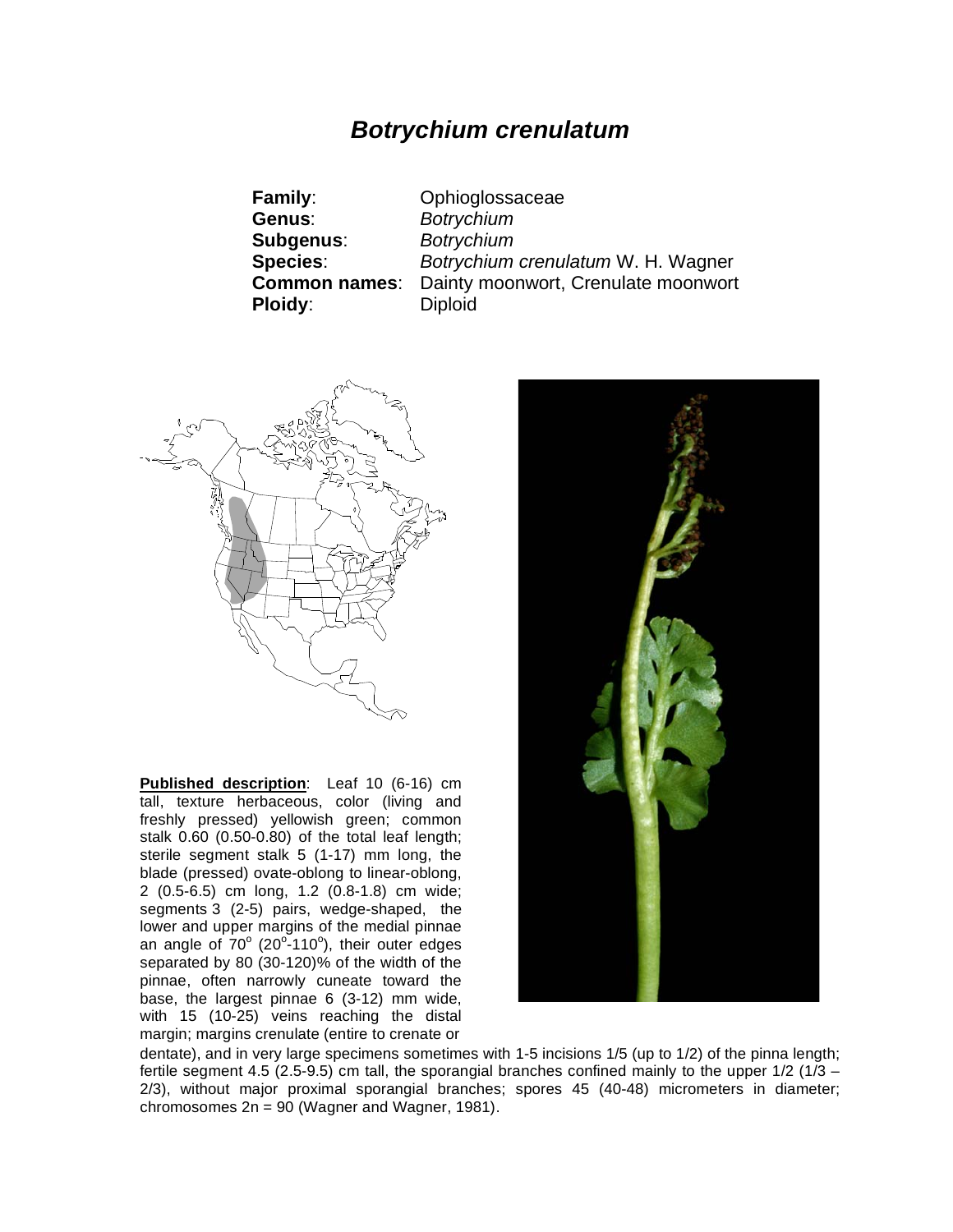### **Identification**

*Botrychium crenulatum* is one of few moonworts in which the span of the basal pinnae often approaches a half circle (pinna span 90-180°). Only *B. lunaria* (120-180<sup>o</sup>) and *B. yaaxudakeit* (180-250<sup>o</sup>) regularly reach or exceed this span. *Botrychium crenulatum* can be differentiated from these species by its more delicate texture, light green color, finely crenulate outer pinna margins, fewer pinna pairs (2-5 vs 3-7), distinctly stalked trophophore, and sporophore stalk, at spore release, approximately equal to the length of the trophophore (stalks of *B. lunaria* and *B*. *yaaxudakeit* are longer). Plants of *B. crenulatum* with narrower pinnae (commonly the case in California plants) more closely resemble *B. minganense* and *B. ascendens.* They can be distinguished from plants of those species by their horizontal to only slightly ascending pinnae and by their pinna margins. Pinna of *B. ascendens* and *B. minganense* are distinctly ascending; pinna margins of *B. ascendens* are dentate to cleft and those of *B. minganense* are usually entire to lobed; neither have the fine crenulations nor the delicate texture of *B. crenulatum*.

## **Distribution**

*Botrychium crenulatum* has been reported from most western states and provinces, ranging from Arizona, Nevada and California to British Columbia and Alberta. Throughout its range this species is less common than most moonworts. Although populations continue to be found in the western mountains, there is little evidence that its range is likely to be significantly expanded by additional search.

### **Habitat**

*Botrychium crenulatum* is one of the most hydrophyllic of *Botrychium*s. It usually grows in saturatured soils of seeps and along the stabilized margins of small streams, often among dense herbaceous vegetation. It also occurs occasionally in seasonally wet roadside ditches and drainageways. It is usually found in partly shaded to heavily shaded sites at mid to high elevations.